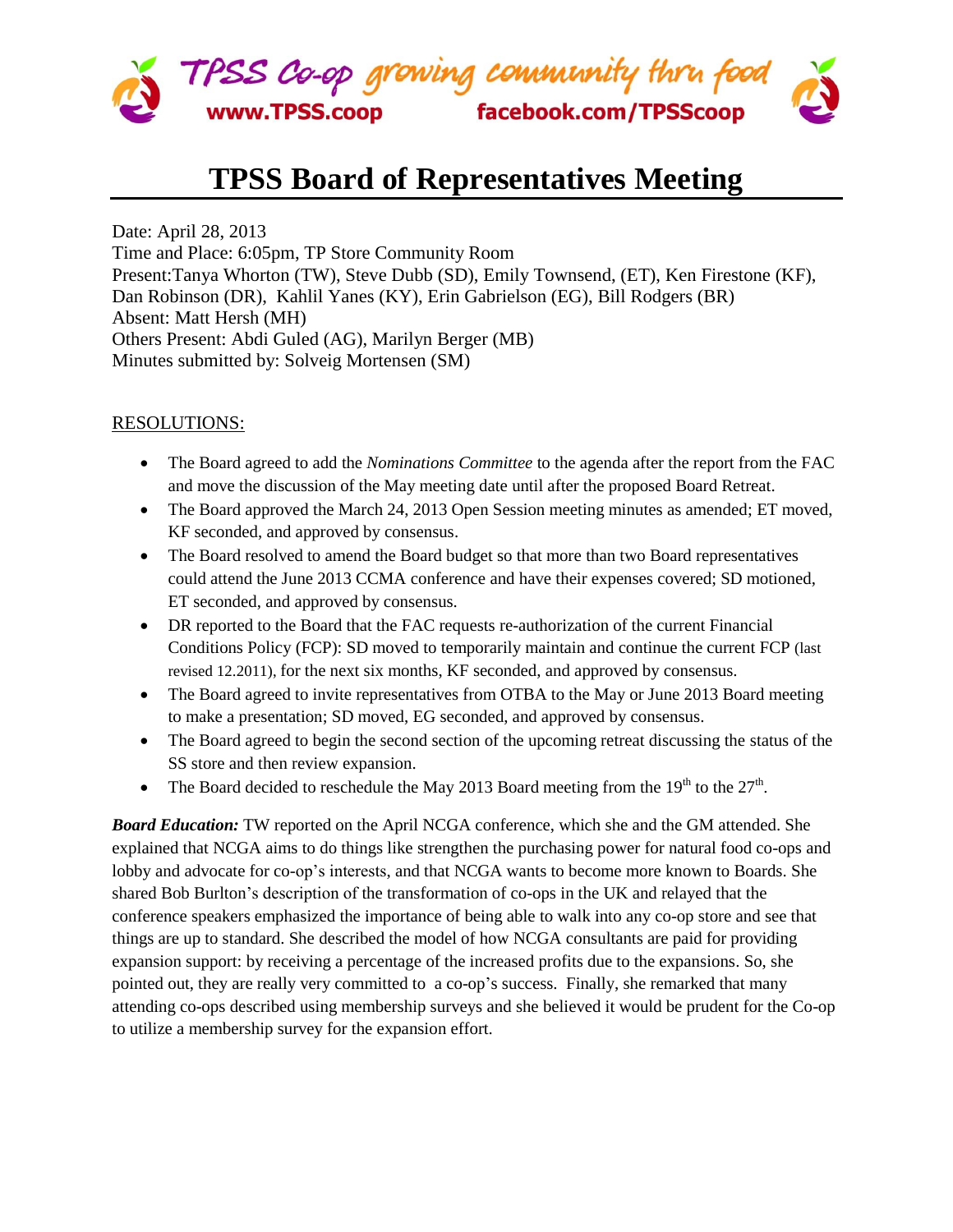*CCMA Conference:* Recognizing that originally they had only budgeted for two Board reps. for the June CCMA conference, the Board agreed to pass a necessary resolution to amend the Board budget. The following Board reps. plan to attend the conference: DR. MH, KY, and BR.

*Open Member Forum:* There was discussion re: comments from customers about the level of products at the Co-op. On Earth Day, representatives from a wind power company stated that they want to follow-up with the GM.

*Report from FAC:* DR gave a verbal summary of the finances; because the new Finance Manager is still coming up to speed, the financial statements were not ready for this Board meeting. He shared that the SS Store, reportedly, had made several thousand dollars for this period. DR also shared that the FAC is taking some time to review the conditions in the Financial Conditions Policy (FCP).

The Board recognized that the FCP was due to be reauthorized in December; therefore, DR relayed that the FAC is requesting re-authorization. The Board approved a resolution for the re-authorization of the FCP; the Board President pointed out that although the FCP was not re-authorized at the moment of expiration, the FCP and its current requirements never expired or lapsed.

Board reps. suggested revisions to the FCP during this period of review: for the future, as part of the policy, make the period required between reauthorizations longer; and, use visual charts for the most important comparisons for which the Board/Co-op needs to be made aware.

*Nominations Committee:* EG reported that the Nominations Committee (NC) reviewed all the 2012 recommendations that were suggested by last year's NC; and while they put some recommendations on hold, they utilized a number of them for their 2013 election plan. They also, she shared, wanted to introduce some new features for this year, such as, survey monkey, which will allow people to vote online. **The NC will research the Co-op by-laws to ensure that this application can be used for TPSS Co-op voting**. In final, EG shared that they have been working closely with the Outreach Coordinator to collaboratively streamline the timing of all the necessary steps; she referenced a timeline chart that KY configured.

*Expansion Committee***:** KF reported that the Expansion Committee is currently waiting for the results from the environmental study for the parking lot, which was performed by the City of Takoma Park, and the results from the feasibility study, which is underway. He noted that certain outstanding items depend on the findings of these reports and that future negotiations will be informed by them as well. KF confirmed that the GM and CW Architects will be given a copy of the environmental study when it is released.

KF reminded the Board that the Historic District will probably need to approve anything the Co-op does in terms of expanding. He also reported that there will be a meeting with the Historic District re: plans for the area, which he will not attend out of a conflict of interest, because he was recently appointed to the Historic District. KF updated the Board that he has not heard back from the City of Takoma Park yet, and he is currently trying to meet with Sara Daines.

*Membership Committee*: SD announced that the Membership Meeting (MM) will occur on Sat May 4<sup>th</sup> from 2-4pm at Historic Takoma. He shared that KY and the Outreach Coordinator worked on a bi-lingual member interest survey for members to complete at the meeting. SD summarized that the agenda for the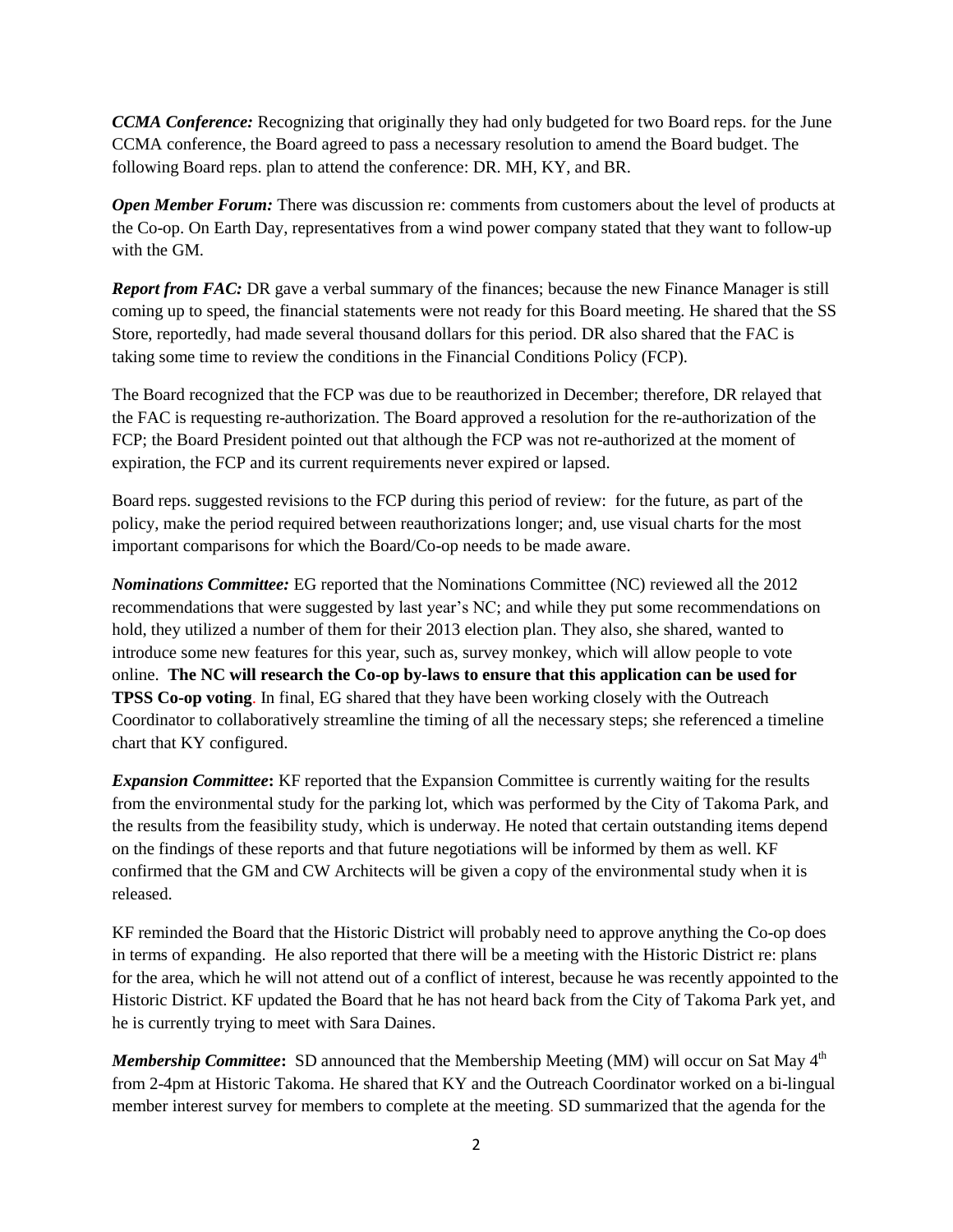meeting will include the Board report, an expansion update, etc.; however, he noted that the auditor's report will not be ready for this MM.

The Board discussed a couple of issues with the use of visuals: the need for good visibility for the meetings and the need for images to show in emails and/or to display the text.

DR raised the idea of Board reps. visiting Park Slope Co-op and meeting with some of its members to gain a greater understanding of a member-staffed/worked co-op, which also requires all its members to work at their co-op to some degree, he suggested that maybe this could help the Silver Spring store. A couple of Board reps. voiced the challenges of implementing that model at TPSS Co-op and expressed the opinion that if one store becomes a members-worked co-op (all members work), then the other has to as well. It was noted that during the expansion, the co-op may need member-volunteers/workers. Several Board members stated that member-volunteers can legally work at the TPSS Co-op only if they are just performing functions that paid staff are not already performing.

*GM Report:* The GM reported that the unaccounted for \$30K which is labeled as "Coop Member Equity-UNFI" in the accounting records, is being researched. A previous Co-op Board president indicated that this amount may relate to a loan the Co-op leant out years ago to another co-op, AG added.

He confirmed that the implementation of the generator is progressing and that CW Architects took measurements of the TP store's floor space for the feasibility study. Per audit recommendation, he stated, the new Finance Manager observed the inventory at both stores. With the assistance of Four Seasons produce supplier, he shared that the Co-op did a produce re-set and noted that this supplier will do some staff training as well. He continued that the Co-op is furthering its use of social media; the new phone application is being accessed and the Co-op's Facebook numbers are increasing.

The Board discussed the timeline for completing the staff satisfaction survey. MB confirmed that the previous survey consultant is unavailable, so the Co-op is looking for a new survey service provider. The Board encouraged reps. to review the previous staff survey.

*Community Partnerships*: SD proposed that the Board invite representatives from OTBA to the May or June Board meeting to give a presentation. The Board supported this suggestion and also a plan for an informal get together between several of the organizations' representatives to occur beforehand. The Board reviewed some of the past issues, such as, miscommunicating a stipulation on the use of community loans from a loan that the Co-op provided. Board reps. conveyed wanting to hear OTBA's plans, to share the Co-op's hopes, and to work on relationship building. SD noted OTBA's successes and their significance in re: to the Co-op's expansion.

*Proposed Board retreat agenda:* SD summarized what the governance section of the retreat will entail: discussion of the new policy revisions and the GM's most recently submitted goals and indicators. He described part of the goal of the governance section to be making policy more meaningful, less adversarial, and more collaborative. He elaborated that the GM submitted a good set of goals and indicators, but one of the retreat aims was to continue to solidify them.

The Board discussed the importance of addressing the SS store's status soon, regardless of whether the discussion occurred at the retreat. The GM explained that he is waiting for the next set of financial numbers before he makes his recommendation. He confirmed that the Board will have the financial